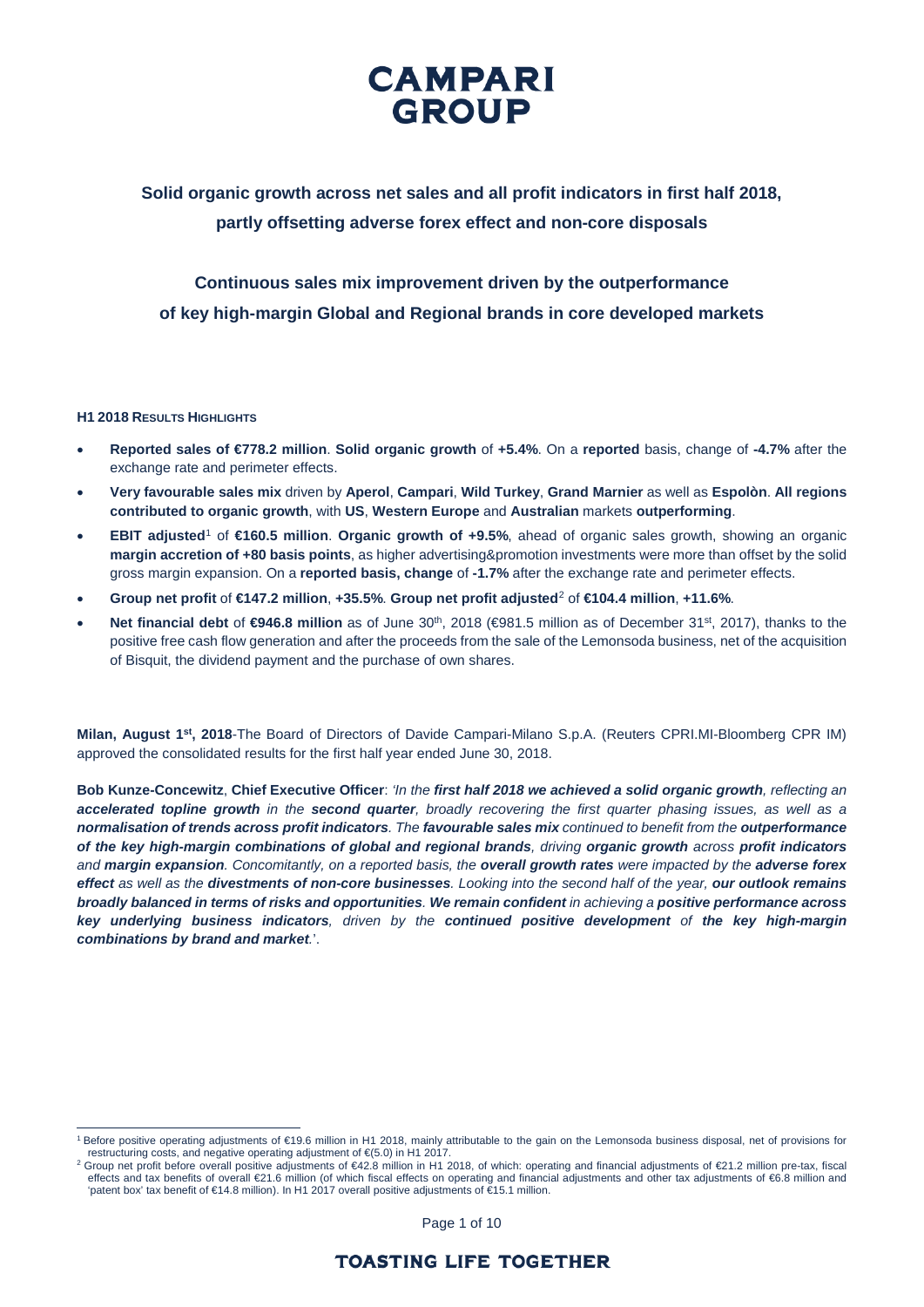

#### **SUMMARY FINANCIAL INFORMATION FOR THE FIRST HALF ENDED 30 JUNE 2018**

|                                        | H1 2018            | H1 2017 $3$        | <b>Reported</b> | Organic | <b>Forex</b> | <b>Perimeter</b> |
|----------------------------------------|--------------------|--------------------|-----------------|---------|--------------|------------------|
|                                        | $\epsilon$ million | $\epsilon$ million | change          | change  | impact       | impact           |
| <b>Net sales</b>                       | 778.2              | 816.3              | $-4.7%$         | 5.4%    | $-6.4%$      | $-3.7%$          |
| <b>Gross profit</b>                    | 471.9              | 477.1              | $-1.1%$         | 7.5%    | $-6.6%$      | $-2.0%$          |
| % on sales                             | 60.6%              | 58.4%              |                 |         |              |                  |
| <b>EBIT adjusted</b> <sup>1</sup>      | 160.5              | 163.4              | $-1.7%$         | 9.5%    | $-5.4%$      | $-5.8%$          |
| % on sales                             | 20.6%              | 20.0%              |                 |         |              |                  |
| <b>EBIT</b>                            | 180.1              | 158.4              | 13.7%           |         |              |                  |
| Group net profit adjusted <sup>2</sup> | 104.4              | 93.5               | 11.6%           |         |              |                  |
| Group net profit                       | 147.2              | 108.6              | 35.5%           |         |              |                  |
| <b>EBITDA</b> adjusted <sup>1</sup>    | 187.9              | 191.7              | $-2.0%$         | 9.3%    | $-5.8%$      | $-5.5%$          |
| % on sales                             | 24.2%              | 23.5%              |                 |         |              |                  |
| <b>EBITDA</b>                          | 207.5              | 186.8              | 11.1%           |         |              |                  |
| Net financial debt                     | 946.8              | $981.5^4$          |                 |         |              |                  |

#### **GUIDANCE FOR 2018**

Looking at the remainder of the year, the **net sales organic growth** is expected to be driven by the continued outperformance of the key high-margin global and regional Priorities in core developed markets, with the exception of SKYY, which will continue to be negatively impacted by further destocking in the US. Geographically, the core developed markets are expected to drive the growth, whilst lower-margin emerging markets will continue to suffer from macroeconomic weakness and political instability.

**Gross margin organic expansion** is expected to be driven by a favourable sales mix, overcoming the adverse agave price impact. In particular, the gradual increase of the average purchase price of agave is expected to accelerate in the remainder of the year, generating in the second half a greater dilutive effect than in the first half.

With respect to the **EBIT adjusted**[5](#page-1-2), a potential upside from a less adverse Forex impact (USD vs. EUR) is expected to be reinvested in accelerated investments into brand building initiatives behind key Global brands, as well as into selective strengthening of the Group's on-premise capabilities and for brand houses development.

With regards to the **key underlying business indicators**, the Group remains confident in delivering a positive performance in 2018.

#### **REVIEW OF FIRST HALF 2018 RESULTS**

In the first half of 2018 the Group achieved **positive organic sales growth**, with **profit indicators growing ahead of sales** on the back of a **favourable sales mix**. Concomitantly, **on a reported basis** the **robust organic performance in the business** was more than offset by the combined effect of **forex**, driven by the strengthened Euro against US Dollar, and **perimeter**, driven by the sale of non-core businesses (in particular Carolans and Lemonsoda) and agency brands distribution termination, partially offset by the Bisquit acquisition.

**Group sales** totalled **€778.2 million**, down by **-4.7%** in value **on a reported basis**. The positive **organic sales performance**  of **+5.4%** was more than offset by a **negative FX effect of -6.4%** or €(52.1) million, and a **negative perimeter of -3.7%** or €(30.4) million.

**Gross profit** was **€471.9 million**, down by **-1.1%** in value **on a reported basis** and up **+220 basis points** to 60.6% of net sales. It **grew organically** by +**7.5%,** ahead of sales. It generated an organic margin expansion of **+110 basis points**, driven by the favourable sales mix by brand and market, more than offsetting the adverse agave price, which became progressively more impactful in the second quarter of 2018.

Page 2 of 10

<span id="page-1-0"></span><sup>&</sup>lt;sup>3</sup> H1 2017 results restated according to IFRS15 implementation as of January 1<sup>st</sup>, 2018. Under IFRS15 certain A&P expenses are reclassified in deduction of sales. In first half 2017 restated, the reclassification under IFRS 15 implies a reduction of €28.3 million in sales (-3.4%) and, by the same amount, in A&P expenses

<span id="page-1-1"></span>As of December 31st, 2017.

<span id="page-1-2"></span> $5$  Guidance provided to the market on Q1 2018 results announcement on 8 May 2018:

<sup>−</sup> Forex: negative impact on net sales by € (90) million and EBIT adjusted by €(24) million on a full year basis, based on EUR/US Dollar exchange rate at 1.25 projected for the full year 2018

<sup>−</sup> Perimeter: negative impact on net sales by €(70) million and EBIT adjusted by €(16) million on a full year basis.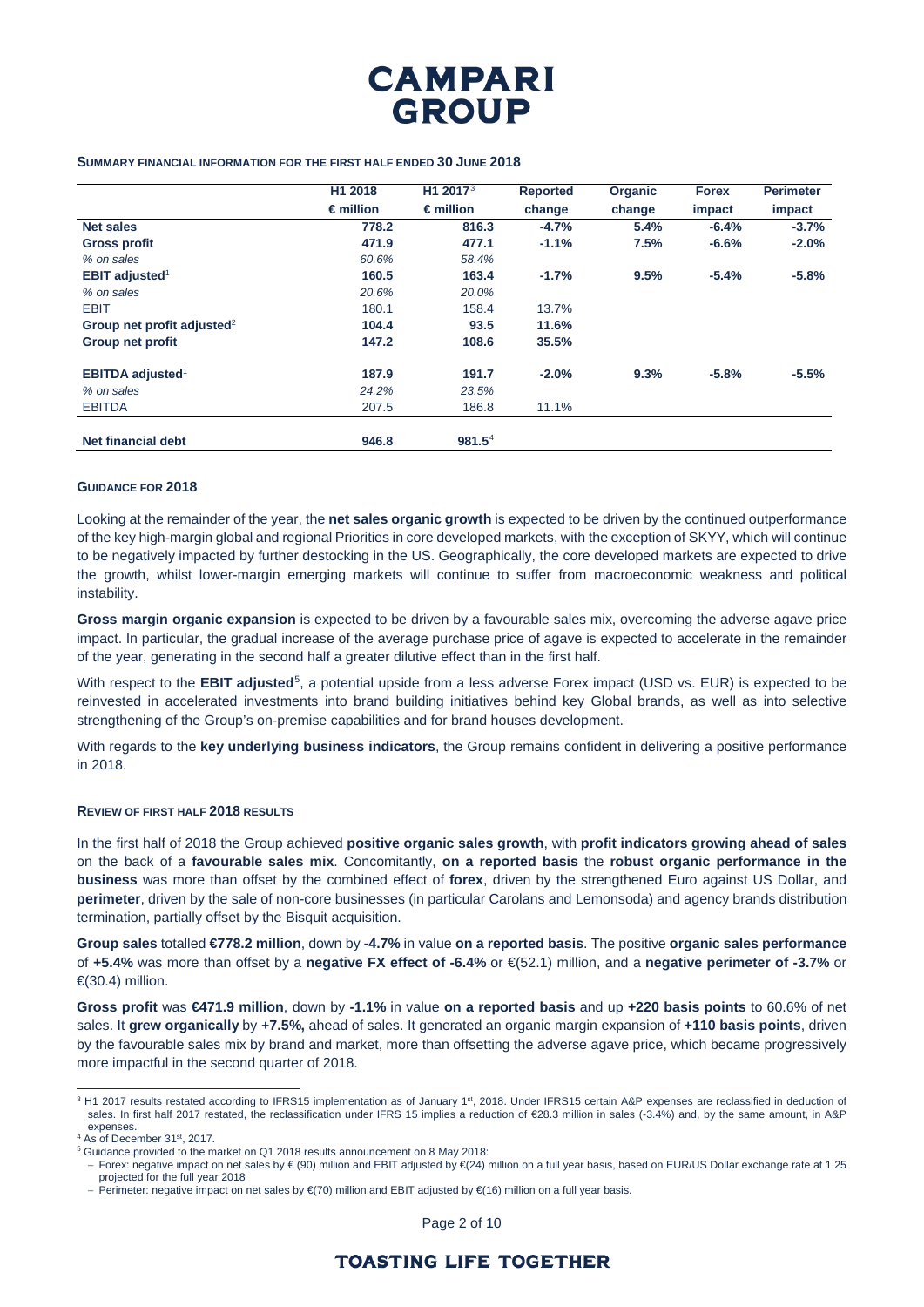**Advertising and Promotion spending (A&P)** was **€134.9 million**, up by **+0.4%** in value **on a reported basis**, corresponding to 17.3% of net sales. It **grew organically** by **+7.9%** driven by the phasing of major investments in global brands into the first half 2018.

**CAAP** (Contribution after A&P) was **€337.0 million**, down by **-1.7%** in value **on a reported basis** (up **organically** by **+7.3%**), corresponding to 43.3% of net sales.

**Structure costs**, i.e. selling, general and administrative costs, totalled **€176.5** million, down by **-1.6%** in value **on a reported basis** (up **organically** by **+5.3%**), to 22.7% of net sales.

**EBITDA adjusted** was **€187.9 million**, down by **-2.0%** in value **on a reported basis** (up **organically +9.3%**), corresponding to 24.2% of net sales.

**EBIT adjusted** was **€160.5 million**, down by **-1.7%** in value **on a reported basis** and up +60 basis points to 20.6% of net sales. It **grew organically by +9.5%**, ahead of sales growth, leading to a margin accretion of **+80 basis points**, as the solid gross margin expansion more than offset higher marketing investments in the first half. The **positive organic performance of EBIT adjusted** was more than offset by the **negative effects of forex**, **-5.4%** or €(8.9) million, and **perimeter**, **-5.8%** or  $\in (9.5)$  million.

**Operating adjustments** were positive by **€19.6 million**, mainly attributable to the gain on the Lemonsoda business disposal, net of provisions for restructuring costs<sup>[6](#page-2-0)</sup>.

**EBITDA** reached **€207.5 million**, at 26.7% of sales.

**EBIT** reached **€180.1 million**, at 23.1% of sales.

**Net financial costs were €14.8 million**, down by €8.2 million, thanks to a reduction in the average indebtedness in the first half of 2018 (€955.7 million in the first half 2018 down from €1,214.8 million in the first half 2017) and the positive effects of liability management transactions.

**Positive financial adjustments** of €1.6 million related to some minor financial assets sale (€(24.4) million in the first half 2017 attributable to a one-off liability management transaction completed in April 2017).

**Group pre-tax profit adjusted** was **€144.8 million** (**+5.0%**)**. Group pre-tax profit** was **€166.0 million, +53.0%.**

**Tax charges** were **€(18.8) million** and included a 'patent box' one-off tax benefit of €14.8 million in the first half of 2018.

**Group net profit adjusted**<sup>1</sup> was **€104.4 million** (**+11.6%**). **Group net profit** was **€147.2 million**, an increase of **+35.5%**, mainly attributable to the gain on the Lemonsoda business disposals net of provisions for restructuring costs, other financial adjustments, as well as fiscal effects on adjustments and the 'patent box' one-off tax benefits.

**Net financial debt** stood at **€946.8 million** as of June 30<sup>th</sup>, 2018, down from €981.5 million as of December 31<sup>st</sup>, 2017, thanks to the positive free cash flow generation of €110.9 million and after the proceeds from the sale of the Lemonsoda business, net of the acquisition of Bisquit, the dividend payment and the purchase of own shares[7.](#page-2-1)

**Net debt to EBITDA pro-forma ratio** was **1.9 times as of June 30th, 2018**, down from 2.0 times as of December 31st, 2017.

#### **REVIEW OF CONSOLIDATED SALES FOR FIRST HALF 2018**

Looking at sales by region, the **Americas** (42.8% of total Group sales) posted an **overall change** of **-10.2**%, with an **organic growth** of **+4.6%**, an exchange rate impact of -11.7% and a perimeter effect of -3.1%. The **US, the Group's largest market** (26.9% of total Group sales) registered a **positive organic performance of +5.9**%, driven by the **strong double-digit growth** of **Espolòn**, **Aperol** and **Campari**, as well as the **sustained growth** of **Wild Turkey** and the **Jamaican rums**. **Grand Marnier** registered a **strong growth** with shipments more robust than underlying trends, due to a favourable comparison base. This result helped offset the **decline** in **SKYY**, whose shipment are still performing behind sell-out trends. Sales in **Jamaica** (4.9% of total Group sales) **registered an organic change of +14.8%**, mainly driven by the **double-digit growth** of **Campari**, **Wray&Nephew Overproof** and **Appleton Estate**. Sales in **Brazil** (2.1% of total Group sales) registered an **organic change of -27.2%**, impacted by **political instability** and **macroeconomic weakness** as well as a tough comparable base (+29.0%

Page 3 of 10

<span id="page-2-1"></span><span id="page-2-0"></span> $6$  In H1 2017 negative operating adjustments of  $E(5.0)$  million.

<sup>7</sup> Lemonsoda business disposal of €80.2 million, inclusive of price adjustments (closed on 2 January 2018). Bisquit Cognac acquisition for €52.7 million, inclusive of price adjustments (closed on 31 January 2018). Dividend payment of €57.5 million. Purchase of own shares of €17.9 million.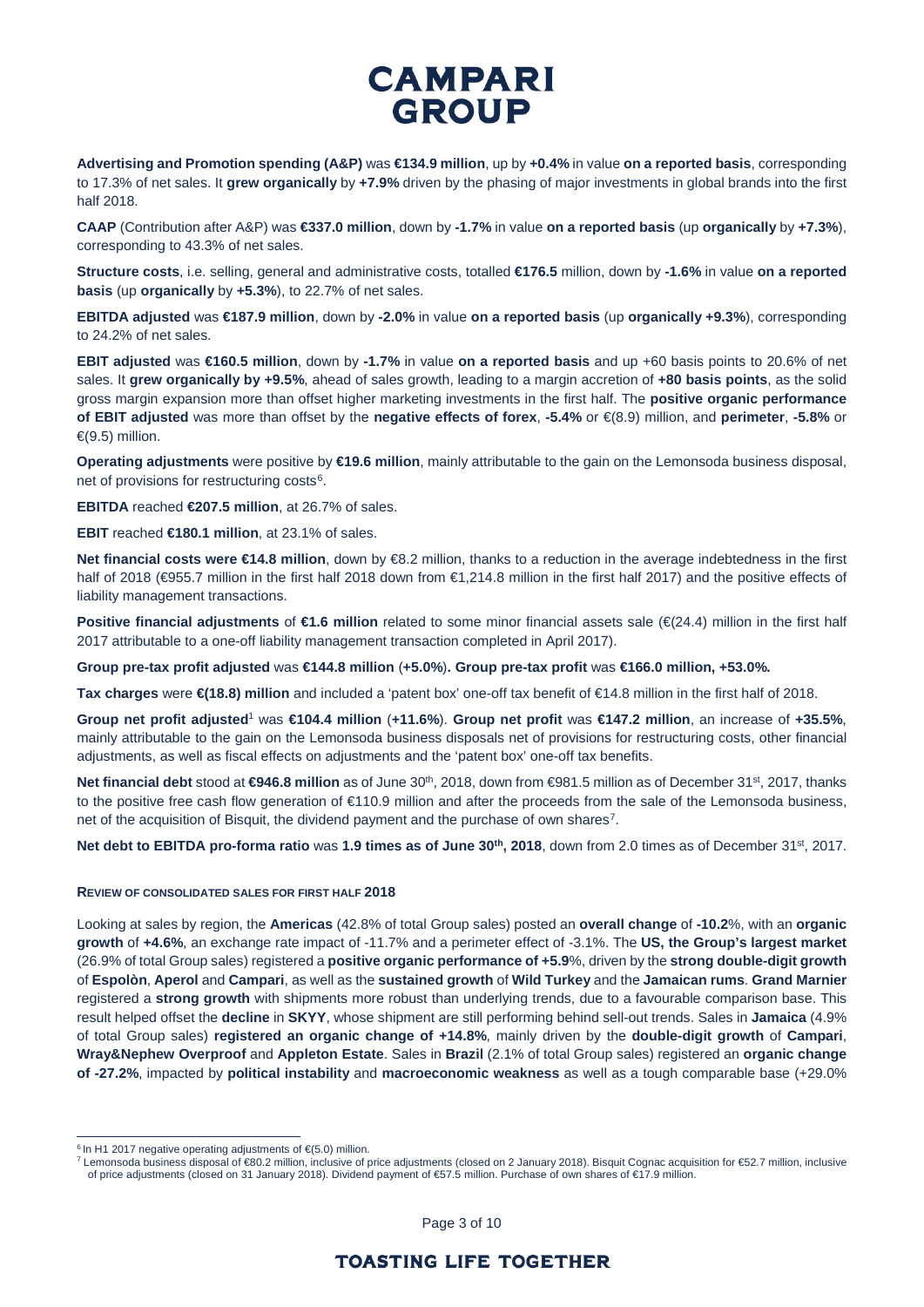in the first half 2017[8\)](#page-3-0). The decline was mainly driven by the **local brands**, **Campari** and **SKYY**, in part mitigated by the **double-digit growth of Aperol**. Sales in **Argentina** (1.5% of total Group sales) **registered an organic change of -5.8%**, due to **macroeconomic weakness** and **tightened company credit policies**. The decline in Campari as well as local and agency brands was mitigated by the very favourable trends in **SKYY**, **Cinzano**, **Cynar** and **Aperol**. The **region's other markets** (7.5% of Group sales) were positive by +10.3%, driven by **Mexico** (**+16.1%**) thanks to **SKYY ready-to-drink**, **SKYY**, **Aperol** and **Espolòn**, while **Canada** was broadly flat due to shipment phasing.

Sales in **Southern Europe, Middle East and Africa**[9](#page-3-1) (30.3% of total Group sales) posted an **overall change** of **-3.0%**, with an **organic growth** of **+4.0%**, an exchange rate impact of -0.1% and a perimeter effect of -6.9%. The **organic performance** in the **Italian market** (23.2% of total Group sales) **showed a continued positive trend** (**+3.1%**), driven by **Aperol** (+7.1%) and **Campari** (+12.1%), as well as the **positive growth** of **Cynar** and **Braulio**, which partly offset the softness in **Crodino**, **Campari Soda** and the **Cinzano portfolio**. The **region's other markets** (7.2% of Group net sales) **showed a solid growth (+7.6%)**, mainly driven by **France** (**Aperol, Riccadonna, GlenGrant** and **Campari**), **Spain** (**Aperol** and **Campari**) and **Nigeria** (**Campari** and **SKYY**). South Africa declined due to the unfavourable comparison base which was positively influenced by the start of the new distribution organisation. **Global Travel Retail** grew by **+15.3%** driven by **Aperol**, **Wild Turkey**, **Bulldog**, **Campari**, **Frangelico** and **Ouzo 12**.

Sales in **North, Central and Eastern Europe** (19.8% of total Group sales) **increased overall** by **+3.0%**, with an **organic change** of **+6.7%**, an exchange rate impact of -2.5% and a perimeter effect of -1.2%. **Germany** (9.5% of total Group sales) registered a **solid growth (+7.4%)**, mainly driven by **Aperol (+26.1%), Cinzano, Bulldog, Campari** and **Ouzo 12**. Sales in the **United Kingdom** (1.9% of total Group sales) registered an **organic growth of +17.0%**, driven by **Aperol**, the **Jamaican rums** (in particular Wray&Nephew Overproof), **Campari**, **Bulldog** and **Cynar**. Sales in **Russia** (1.7% of total Group sales) registered an **organic change of -25.2%**, impacted by the **very unfavourable comparison base** (**+111.7%** in the first half 2017), as well as the **impact of price increase negotiations which occurred in the first quarter** and the **persisting market volatility**. **Aperol** and **Campari continue** to **perform very well**, although unable to offset declines in the core Cinzano and Mondoro brands. The **region's other markets** (6.7% of Group net sales) registered an **overall positive organic growth (+16.8%)**, thanks to **Austria** (+6.9%), **Belgium** (+6.1%) and **Eastern Europe**, mainly driven by **Aperol**.

Sales in **Asia Pacific** (7.0% of total Group sales) **increased overall** by **+4.6%**, with an **organic change** of **+14.6%**, an exchange rate impact of -9.4% and a perimeter effect of -0.6%. **Australia** (4.8% of total Group sales) **grew organically by +10.7%**, as the brands consistently outperformed the spirit market in all key categories. In particular, **Wild Turkey ready-todrink**, **Wild Turkey bourbon**, **Aperol**, **SKYY**, **Frangelico**, **Campari** and **GlenGrant** showed a double-digit growth. The **region's other markets** (2.2% of total Group sales) **were up organically by +24.1%**, driven by the positive performance of **Japan**, thanks to **Wild Turkey bourbon**, **SKYY ready-to-drink**, **SKYY**, **Grand Marnier** and **Cinzano**. **New Zealand** showed a **double-digit growth**, while China was broadly flat.

**Global Priority brands' sales** (56.7% of total) **grew organically by +8.7%**. **Aperol, the Group's largest brand,** continued to outperform (**+24.7%**), driven by the continued sustained growth in the **brand's core markets** (**Italy**, **Germany, Austria** and **Switzerland**), and the **very strong growth** of **high potential** and **seeding markets** such as the **US** (now **the brand's 3rd largest market in value**), **France**, **Brazil**, **Russia**, the **UK**, **Australia**, **Spain** and **GTR**. **Campari** continued its positive momentum, up **+8.0% organically**, with a very favourable mix driven by the **double-digit growth** in **the US** (now **the brand's 2nd largest market** in value) and the **core Italian market**, as well as a **good performance** in **Jamaica**, **Nigeria**, the **UK**, **Russia**, **Spain** and **Germany**. **SKYY** sales registered an **organic change of -11.1%**, with **weakness** in **US market**, due to the persistent competitive environment within the category as well as the weakness of the flavoured segment. Nevertheless, the shipments are still performing behind the sell-out trend, which was negative at a stable mid-single-digit rate. In the international markets, the **very positive results** achieved in **Argentina**, **Japan**, **Mexico** and **Jamaica** were more than offset by declines in **South Africa**, **Brazil**, **Canada** and **China**, **largely due to order phasing** and **comparison base effects**. **Grand Marnier** grew by **+13.2%**, **with shipments more robust than underlying trends** due to **a favourable comparison base in its core US market**. **Wild Turkey** and **American Honey** registered a **positive organic change of +6.8%,** driven by the continued growth in **Wild Turkey bourbon portfolio (+9.9%)** in its key **US and Australian markets**. **Russell's Reserve continues to grow by double-digit in the core US market** whilst American Honey was flat overall. The **Jamaican rums**, including **Appleton Estate** and **Wray&Nephew Overproof**, showed an **organic growth of +4.2%**. **Wray&Nephew** 

Page 4 of 10

<span id="page-3-0"></span><sup>&</sup>lt;sup>8</sup> Regarding the financial years prior to 2017, values were not reclassified according to the new accounting principle IFRS15 implemented as of January 1<sup>st</sup>, 2018. Therefore, when referring to the comparison bases, although the sales organic percentage changes in H1 2017 vs. H1 2016 were calculated on a nonreclassified basis, they are assumed to be consistent to the organic percentage changes in H1 2018 vs. H1 2017. This assumption applies throughout the document.

<span id="page-3-1"></span><sup>&</sup>lt;sup>9</sup> Including Global Travel Retail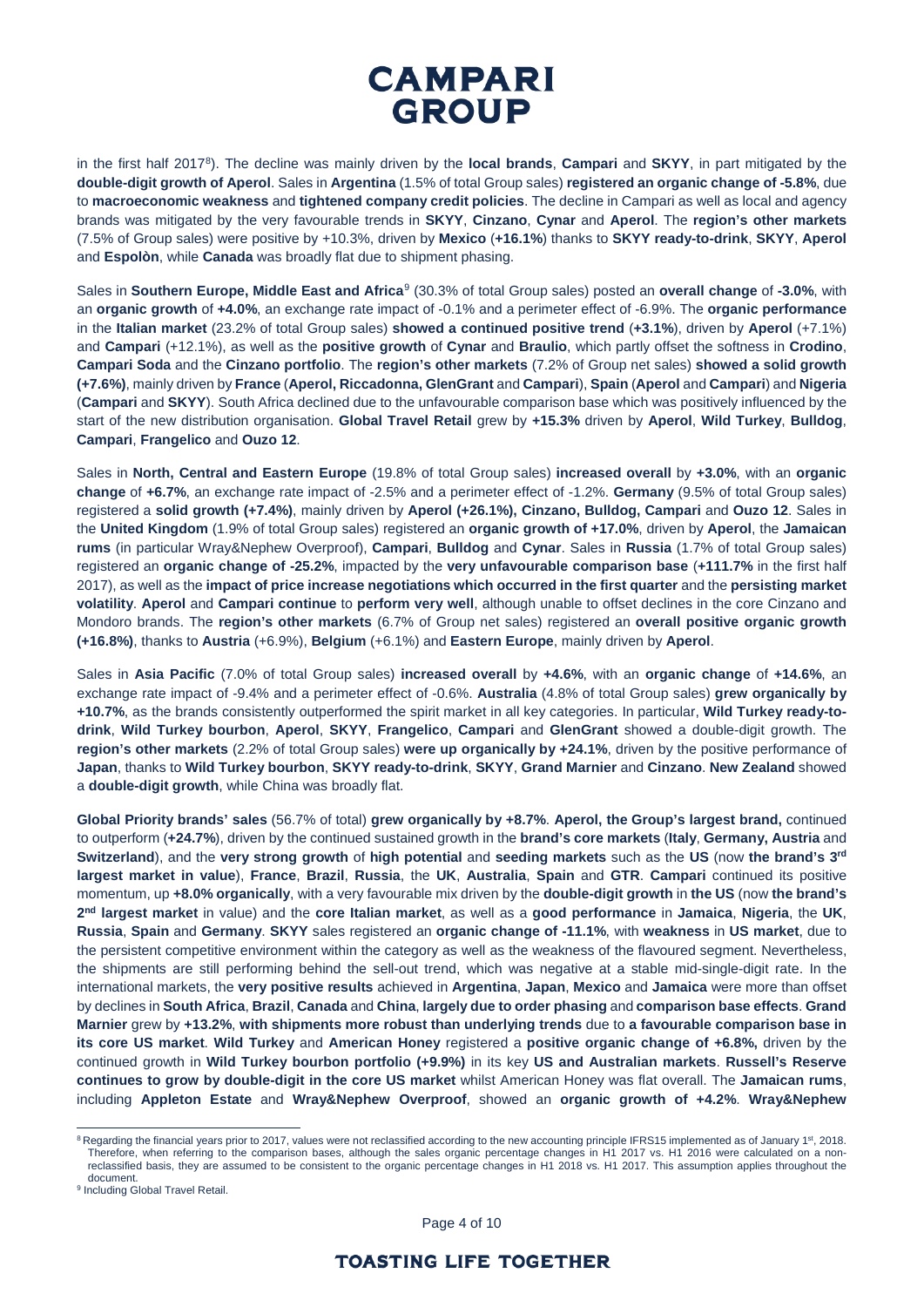**Overproof** grew by **+9.7%**, driven by the core markets of **Jamaica**, the **US** and the **UK**. **Appleton Estate** was slightly negative (**-2.1%**) as a very **good performance** in the **core markets** of the **US** and **Jamaica** was unable to offset **declines** in the other markets of **Canada** and **Mexico** due to shipment phasing.

**Regional Priorities** (14.6% of total) increased by **+4.7% organically**. **Espolòn grew by +34.3%**, **benefitting from the strong double-digit growth in the core US market (+38.2%)**. **Bulldog** was up by **+6.4%,** driven by **UK**, **Germany**, **Brazil**, **Italy** and **GTR**. **GlenGrant** was **broadly flat** (**-0.8%**) with solid growth in the core market of **France** compensating weaker results in **Italy**, **GTR** and **Germany**, due to the continued shift of focus to higher-margin and longer-aged propositions. **Forty Creek** registered a **change of -1.6%**, with **positive** growth in the **core market** of **Canada** hampered by the **decline** in the **US**. The **Italian bitters and liqueurs** showed an **organic change** of **-1.6%**, with very positive results of **Braulio** and **Cynar** in **core market** of **Italy**. The overall performance was offset by **Averna**, penalized by a **significant price repositioning** in **Germany**, and **Frangelico**, due to temporary weakness and phasing effects in Spain and Germany. **Cinzano** showed an **overall weakness** (**-5.8%**), penalized by decrease of **Cinzano sparkling wine** due to phasing in the core market of Russia linked to price increase negotiations during the first quarter 2018. **Other sparkling wines** (**Riccadonna** and **Mondoro**) increased organically by **+6.0%**, driven by the core market of **France**.

**Local Priorities** (12.6% of total) **showed an organic change of -4.2%**. **Campari Soda** decreased by **-1.9%**, due to the weakness in the core Italian market. **Crodino** registered a soft performance (**-1.5%**). Particularly, the comparison base was impacted by the previous year's innovation pipeline in core market of Italy. The **Wild Turkey ready-to-drink**, up by **+11.3%,** driven by the core Australian market. The **Brazilian brands** were negative (**-33.0%**), impacted by weakness in Brazil.

#### **FILING OF DOCUMENTATION**

The half-year report at 30 June 2018 has been made available to the general public at the Company's head office and on the 1INFO circuit for the storage of Regulated Information, operated by Computershare [\(www.1Info.it\)](http://www.1info.it/). The documentation is also available in the 'Investor' section of the website [www.camparigroup.com/en](http://www.camparigroup.com/en) and by all other means allowed by applicable regulations.

*The Executive responsible for preparing Davide Campari-Milano S.p.A.'s financial reports, Paolo Marchesini, certifies-pursuant to article 154-bis, paragraph 2 of the Legislative Decree 58/1998-that the accounting disclosures in this statement correspond to the accounting documents, ledgers and entries.* 

#### *Disclaimer*

*This document contains forward-looking statements that relate to future events and future operating, economic and financial results of Campari Group. By their nature, forward-looking statements involve risk and uncertainty because they depend on the occurrence of future events and circumstances. Actual results may differ materially from those reflected in forward-looking statements due to a variety of factors, most of which are outside of the Group's control.*

Page 5 of 10

### **TOASTING LIFE TOGETHER**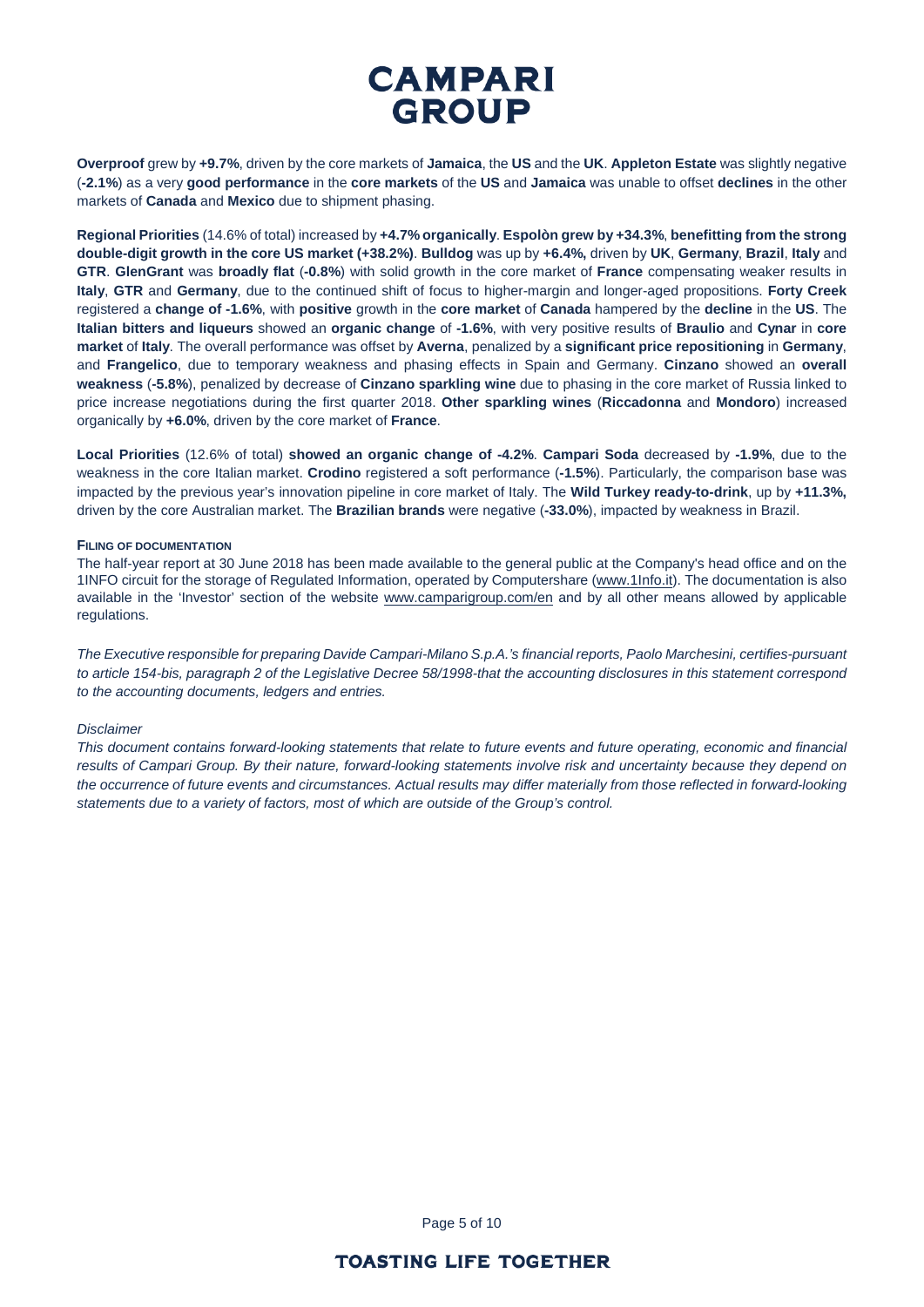#### **ANALYST CONFERENCE CALL**

At **1:00 pm (CET) today, August 1st, 2018**, Campari's management will hold a conference call to present the Group's results for the first half 2018. To participate, please dial one of the following numbers:

- **from Italy: 02 805 88 11**
- **from abroad: + 44 121 281 8003**

The **presentation slides** can be downloaded before the conference call from the main investor relations page on Campari Group's website, at [http://www.camparigroup.com/en/investors.](http://www.camparigroup.com/en/investors)

A **recording of the conference call** will be available from today, August 1<sup>st</sup>, until Wednesday, August 8<sup>th</sup>, 2018.

To listen to it, please call the following numbers:

- **from Italy: 02 72495**
- **from abroad: +44 1212 818005**

(Access code: **931#**).

#### **FOR FURTHER INFORMATION**

| <b>Investor Relations</b>       |                         |                                    |
|---------------------------------|-------------------------|------------------------------------|
| Chiara Garavini                 | Tel. +39 02 6225 330    | Email: chiara.garavini@campari.com |
| Jing He                         | Tel. +39 02 6225 832    | Email: jing.he@campari.com         |
| <b>Thomas Fahey</b>             | Tel. +44 (0)20 31009618 | Email: thomas.fahey@campari.com    |
| Elena Tiozzo                    | Tel. +39 02 6225 290    | Email: elena.tiozzo@campari.com    |
|                                 |                         |                                    |
| <b>Corporate Communications</b> |                         |                                    |

**Enrico Bocedi** Tel.: +39 02 6225 680 Email[: enrico.bocedi@campari.com](mailto:enrico.bocedi@campari.com)

http://www.camparigroup.com/en/investor http://www.camparigroup.com/en <http://www.youtube.com/campariofficial> <https://twitter.com/GruppoCampari>

#### Visit *[Our Story](https://youtu.be/ilNVsU9Cigo)*

#### **ABOU[T CAMPARI GROUP](http://www.camparigroup.com/en/index.shtml)**

Campari Group is a major player in the global spirits industry, with a portfolio of over 50 premium and super premium brands, spreading across Global, Regional and Local priorities. Global Priorities, the Group's key focus, include **Aperol, Appleton Estate, Campari, SKYY**, **Wild Turkey** and **Grand Marnier**. The Group was founded in 1860 and today is the sixth-largest player worldwide in the premium spirits industry. It has a global distribution reach, trading in over 190 nations around the world with leading positions in Europe and the Americas. Campari Group's growth strategy aims to combine organic growth through strong brand building and external growth via selective acquisitions of brands and businesses.

Headquartered in Milan, Italy, Campari Group owns 18 plants worldwide and has its own distribution network in 20 countries. Campari Group employs approximately 4,000 people. The shares of the parent company Davide Campari-Milano S.p.A. (Reuters CPRI.MI - Bloomberg CPR IM) have been listed on the Italian Stock Exchange since 2001. For more information: http://www.camparigroup.com/en Please enjoy our brands responsibly

**- Appendix to follow -**

Page 6 of 10

### **TOASTING LIFE TOGETHER**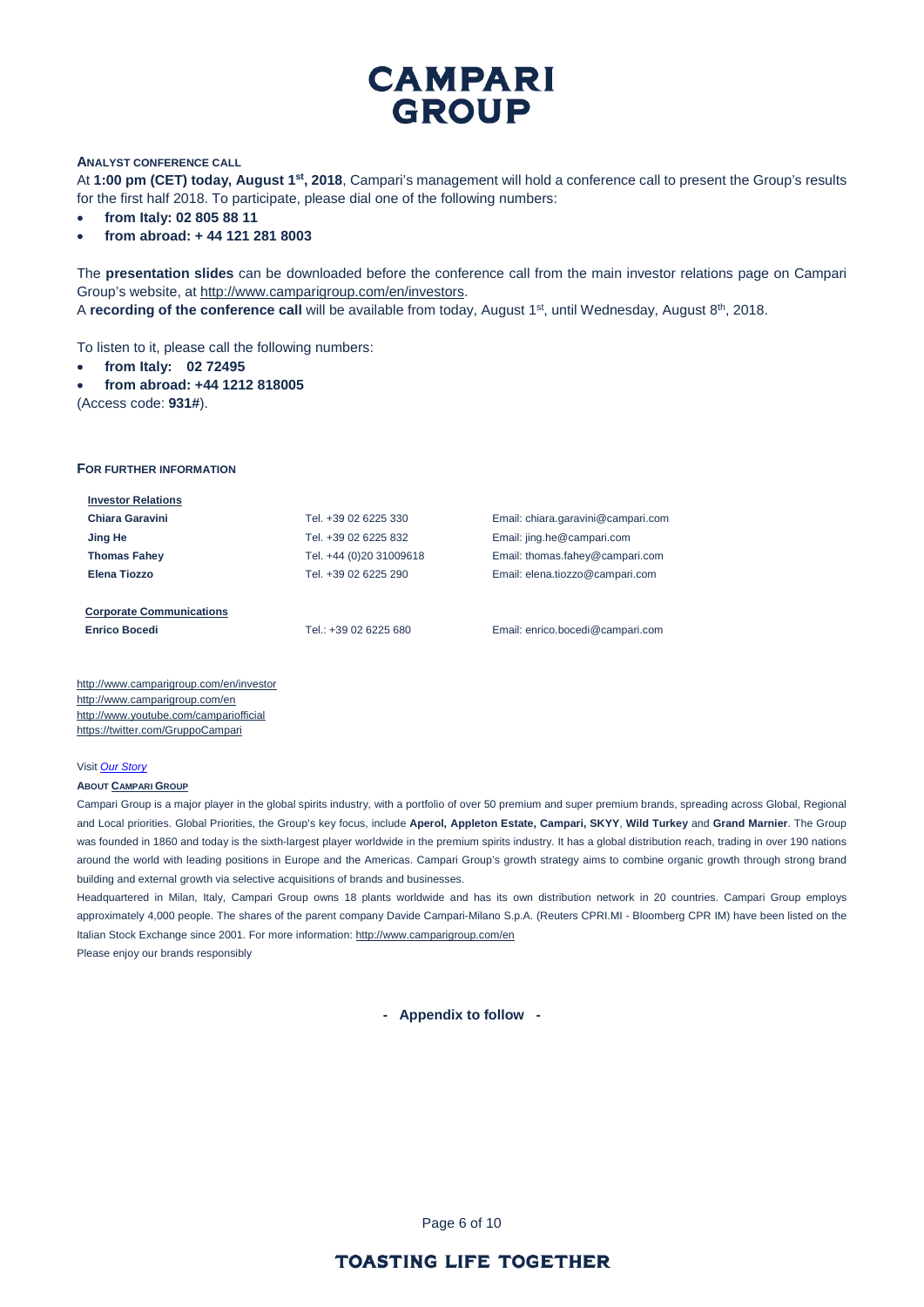### **CAMPARI GROUP**

#### **Consolidated net sales breakdown by brand for the first half 2018**

|                            | % on Group<br>sales | % change, of which: |         |                         |                    |
|----------------------------|---------------------|---------------------|---------|-------------------------|--------------------|
|                            |                     | total               | organic | exchange rate<br>effect | external<br>growth |
| <b>Global Priorities</b>   | 56.7%               | 1.4%                | 8.7%    | $-7.2%$                 |                    |
| <b>Regional Priorities</b> | 14.6%               | $-0.9%$             | 4.7%    | $-6.9%$                 | 1.3%               |
| <b>Local Priorities</b>    | 12.6%               | $-7.8%$             | $-4.2%$ | $-3.5%$                 |                    |
| Rest of portfolio          | 16.1%               | $-21.9%$            | 3.6%    | $-5.6%$                 | $-20.0%$           |
| Total                      | 100.0%              | $-4.7%$             | 5.4%    | $-6.4%$                 | $-3.7%$            |

### **Consolidated net sales by geographic area for the first half 2018**

|                                                 | <b>January-30 June</b><br>2018 |        | 1 January-30 June $2017^{(1)}$ |        | $\%$     |
|-------------------------------------------------|--------------------------------|--------|--------------------------------|--------|----------|
|                                                 | $\epsilon$ million             | $\%$   | $\epsilon$ million             | $\%$   | Change   |
| Americas                                        | 333.3                          | 42.8%  | 371.1                          | 45.5%  | $-10.2%$ |
| SEMEA (Southern Europe, Middle East and Africa) | 236.2                          | 30.3%  | 243.4                          | 29.8%  | $-3.0%$  |
| North, Central & Eastern Europe                 | 154.4                          | 19.8%  | 150.0                          | 18.4%  | 3.0%     |
| Asia Pacific                                    | 54.3                           | 7.0%   | 51.9                           | 6.4%   | 4.6%     |
| <b>Total</b>                                    | 778.2                          | 100.0% | 816.3                          | 100.0% | $-4.7%$  |

| Breakdown of % change                           | total<br>% change | organic growth | exchange rate<br>effect | external growth |
|-------------------------------------------------|-------------------|----------------|-------------------------|-----------------|
| Americas                                        | $-10.2%$          | 4.6%           | $-11.7%$                | $-3.1%$         |
| SEMEA (Southern Europe, Middle East and Africa) | $-3.0\%$          | 4.0%           | $-0.1%$                 | $-6.9%$         |
| North, Central & Eastern Europe                 | 3.0%              | 6.7%           | $-2.5%$                 | $-1.2%$         |
| Asia Pacific                                    | 4.6%              | 14.6%          | $-9.4%$                 | $-0.6%$         |
| Total                                           | $-4.7%$           | 5.4%           | $-6.4%$                 | $-3.7%$         |

### **Consolidated EBIT adjusted by geographic area for the first half 2018**

|                                                 | 1 January-30 June 2018 |        | 1 January-30 June 2017 |        | change  | change    |
|-------------------------------------------------|------------------------|--------|------------------------|--------|---------|-----------|
|                                                 | $\epsilon$ million     | $\%$   | $\epsilon$ million     | %      | % total | % organic |
| Americas                                        | 65.8                   | 41.0%  | 72.6                   | 44.5%  | $-9.4%$ | 9.6%      |
| SEMEA (Southern Europe, Middle East and Africa) | 44.0                   | 27.4%  | 44.1                   | 27.0%  | $-0.3%$ | 4.7%      |
| North, Central & Eastern Europe                 | 46.0                   | 28.6%  | 43.6                   | 26.7%  | 5.4%    | 9.1%      |
| Asia Pacific                                    | 4.7                    | 3.0%   | 3.0                    | 1.8%   | 58.0%   | 83.6%     |
| <b>Total</b>                                    | 160.5                  | 100.0% | 163.4                  | 100.0% | $-1.7%$ | 9.5%      |

Page 7 of 10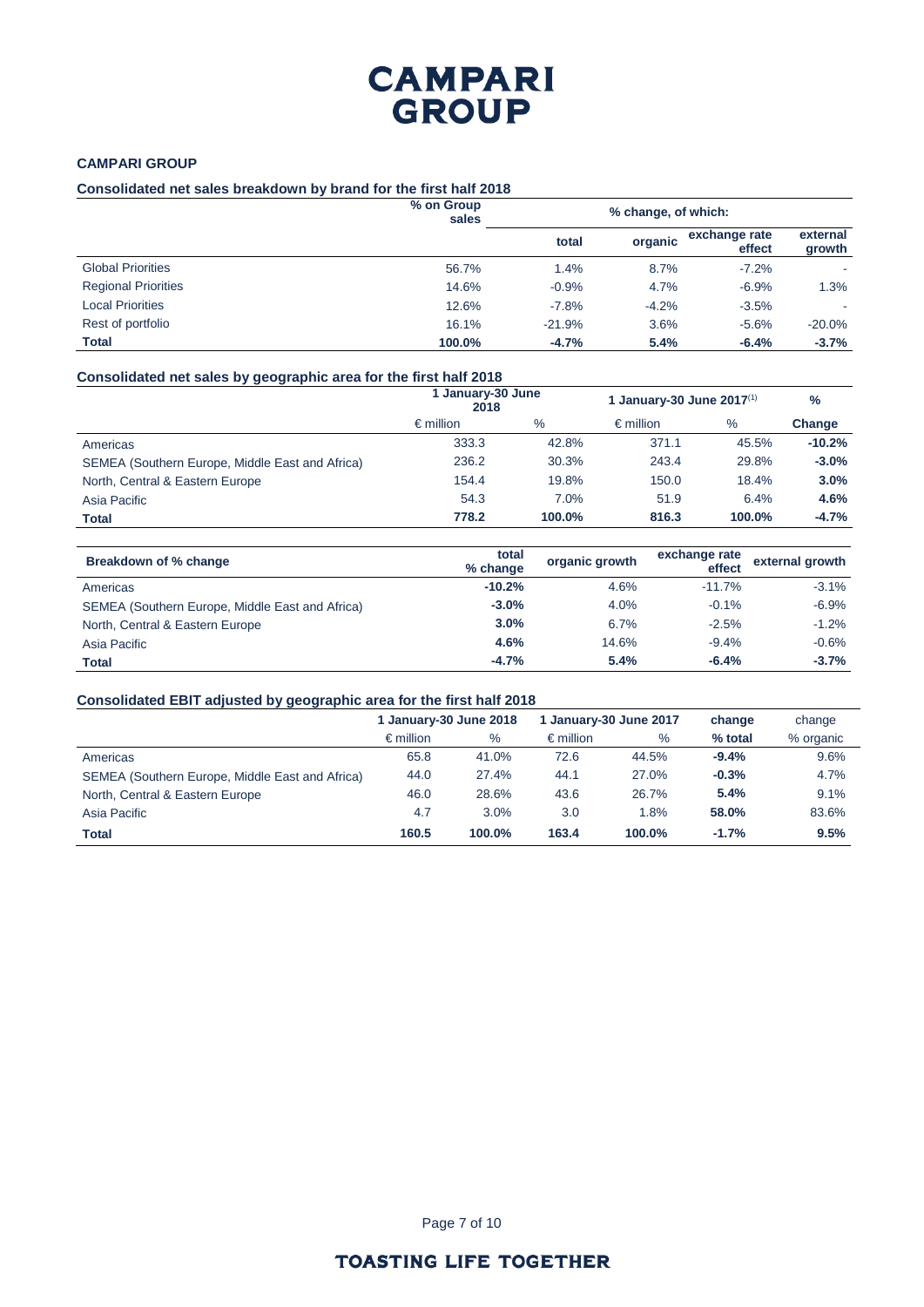### **CAMPARI GROUP**

#### **Consolidated income statement for the first half 2018**

|                                                                                                | 1 January-30 June 2018 |              | 1 January-30 June 2017(1) |                |                       |
|------------------------------------------------------------------------------------------------|------------------------|--------------|---------------------------|----------------|-----------------------|
|                                                                                                | $\epsilon$ million     | %            | $\epsilon$ million        | $\frac{9}{6}$  | change                |
| <b>Net sales</b>                                                                               | 778.2                  | 100.0        | 816.3                     | 100.0          | $-4.7%$               |
| Total cost of goods sold $(2)$                                                                 | (306.3)                | (39.4)       | (339.2)                   | (41.6)         | $-9.7%$               |
| <b>Gross profit</b>                                                                            | 471.9                  | 60.6         | 477.1                     | 58.4           | $-1.1%$               |
| Advertising and promotion                                                                      | (134.9)                | (17.3)       | (134.3)                   | (16.5)         | 0.4%                  |
| <b>Contribution after A&amp;P</b>                                                              | 337.0                  | 43.3         | 342.8                     | 42.0           | $-1.7%$               |
| $SG&A^{(3)}$                                                                                   | (176.5)                | (22.7)       | (179.4)                   | (22.0)         | $-1.6%$               |
| <b>EBIT adjusted</b> $(4)$                                                                     | 160.5                  | 20.6         | 163.4                     | 20.0           | $-1.7%$               |
| Adjustments                                                                                    | 19.6                   | 2.5          | (5.0)                     | (0.6)          |                       |
| <b>Operating profit=EBIT</b>                                                                   | 180.1                  | 23.1         | 158.4                     | 19.4           | 13.7%                 |
| Financial income (expenses)<br>Adjustments to financial income (expenses)                      | (14.8)<br>1.6          | (1.9)<br>0.2 | (23.0)<br>(24.4)          | (2.8)<br>(3.0) | $-35.7%$<br>$-106.6%$ |
| Share of net profit (loss) of associates and joint<br>ventures<br>Put options income (charges) | (0.1)<br>(0.9)         | (0.1)        | (2.5)                     | (0.3)          | $-65.9%$              |
| <b>Profit before taxes</b><br>and non-controlling interests                                    | 166.0                  | 21.3         | 108.5                     | 13.3           | 53.0%                 |
| Group profit before taxes adjusted                                                             | 144.8                  | 18.6         | 137.8                     | 16.9           | 5.0%                  |
| Income tax expense                                                                             | (18.8)                 | (2.4)        | 0.2                       |                |                       |
| <b>Net Profit</b>                                                                              | 147.2                  | 18.9         | 108.6                     | 13.3           | 35.5%                 |
| <b>Minority interests</b>                                                                      |                        |              |                           |                |                       |
| Group net profit                                                                               | 147.2                  | 18.9         | 108.6                     | 13.3           | 35.5%                 |
| Group net profit adjusted <sup>(5)</sup>                                                       | 104.4                  | 13.4         | 93.5                      | 11.5           | 11.6%                 |
| Depreciation and amortisation                                                                  | (27.4)                 | (3.5)        | (28.4)                    | (3.5)          | $-3.3%$               |
| <b>EBITDA</b> adjusted $(4)$                                                                   | 187.9                  | 24.2         | 191.7                     | 23.5           | $-2.0%$               |
| <b>EBITDA</b>                                                                                  | 207.5                  | 26.7         | 186.8                     | 22.9           | 11.1%                 |

(1) H1 2017 results restated according to IFRS15 implementation as of January 1st, 2018. Under IFRS15 certain A&P expenses are reclassified in deduction of sales. The reclassification is neutral on EBIT value but has an impact on margin ratios on sales post reclassification. In first half 2017 restated, the reclassification under IFRS 15 implies a reduction of €28.3 million in sales (-3.4%) and, by the same amount, in A&P expenses.

(2) Includes cost of material, production and logistics expenses.<br>(3) Includes selling, general and administrative costs.

(3) Includes selling, general and administrative costs.

(4) EBITDA and EBIT before positive operating adjustments of €19.6 million in H1 2018, mainly attributable to the gain on the Lemonsoda business disposal, net of provisions for restructuring costs, and negative operating adjustment of €(5.0) in H1 2017.

(5) Group net profit before overall positive adjustments of €42.8 million in H1 2018, of which: operating and financial adjustments of €21.2 million pre-tax, fiscal effects and tax benefits of overall €21.6 million (of which fiscal effects on operating and financial adjustments and other tax adjustments of €6.8 million and 'patent box' tax benefit of €14.8 million). In H1 2017 overall positive adjustments of €15.1 million.

Page 8 of 10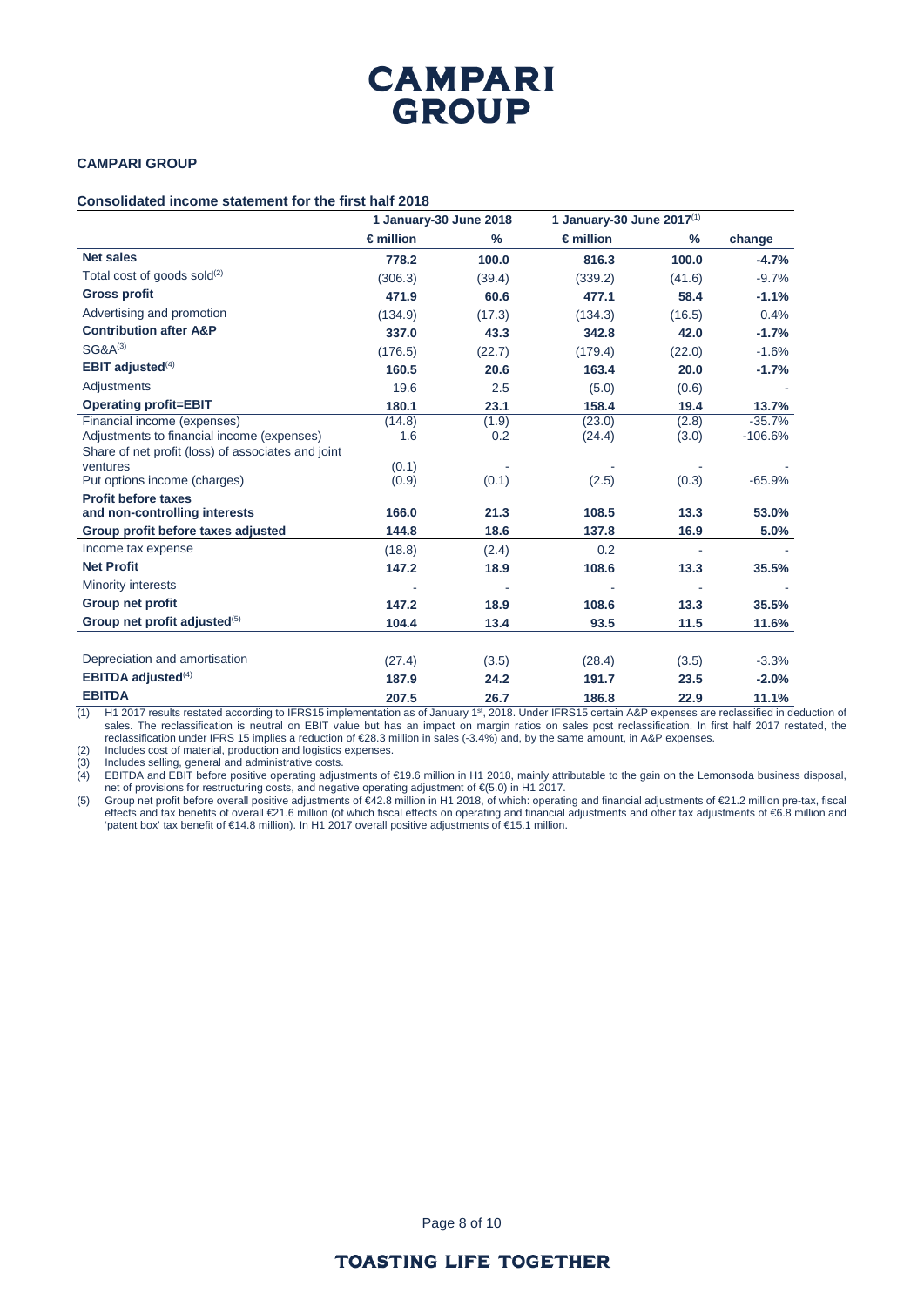### **Consolidated balance sheet as of 30 June 2018**

|                                                     | 30 June            | 31 December        |
|-----------------------------------------------------|--------------------|--------------------|
|                                                     | 2018               | 2017               |
|                                                     | $\epsilon$ million | $\epsilon$ million |
| <b>ASSETS</b>                                       |                    |                    |
| <b>Non-current assets</b>                           |                    |                    |
| Net tangible fixed assets                           | 424.5              | 430.9              |
| <b>Biological assets</b>                            | 0.9                | 1.0                |
| Investment property                                 | 122.4              | 120.9              |
| Goodwill and trademarks                             | 2,316.4            | 2,302.7            |
| Intangible assets with a finite life                | 37.0               | 32.8               |
| Investments in associates and joint ventures        | 0.5                |                    |
| Deferred tax assets                                 | 48.5               | 43.1               |
| Other non-current assets                            | 18.5               | 46.5               |
| <b>Total non-current assets</b>                     | 2,968.6            | 2,978.0            |
| <b>Current assets</b>                               |                    |                    |
| Inventories                                         | 592.0              | 491.4              |
| Current biological assets                           |                    | 0.4                |
| Trade receivables                                   | 233.6              | 317.5              |
| Short-term financial receivables                    | 31.8               | 9.3                |
| Cash and cash equivalents                           | 558.2              | 514.5              |
| Income tax receivables                              | 22.8               | 28.6               |
| Other receivables                                   | 40.2               | 31.8               |
| <b>Total current assets</b>                         | 1,478.6            | 1,393.4            |
| Assets held for sale                                | 6.6                | 47.7               |
| <b>Total assets</b>                                 | 4,453.8            | 4,419.1            |
| <b>LIABILITIES AND SHAREHOLDERS' EQUITY</b>         |                    |                    |
| <b>Shareholders' equity</b>                         |                    |                    |
| Share capital                                       | 58.1               | 58.1               |
| <b>Reserves</b>                                     | 1,958.2            | 1,884.5            |
| Capital and reserves attributable to Parent Company | 2,016.3            | 1,942.6            |
| Non-controlling interests                           |                    |                    |
| Total shareholders' equity                          | 2,016.3            | 1,942.6            |
| <b>Non-current liabilities</b>                      |                    |                    |
| <b>Bonds</b>                                        | 996.5              | 995.6              |
| Other non-current liabilities                       | 484.9              | 493.6              |
| Post-employment benefit obligations                 | 32.6               | 34.4               |
| Provisions for risks and charges                    | 127.2              | 123.7              |
| Deferred tax liabilities                            | 362.6              | 364.0              |
| <b>Total non-current liabilities</b>                | 2.003.8            | 2.011.3            |
| <b>Current liabilities</b>                          |                    |                    |
| Payables to banks                                   | 7.1                | 13.8               |
| Other financial liabilities                         | 69.0               | 62.1               |
| Trade payables                                      | 187.5              | 225.6              |
| Income tax payables                                 | 13.3               | 21.8               |
| Other current liabilities                           | 156.8              | 141.7              |
| <b>Total current liabilities</b>                    | 433.7              | 465.1              |
| Liabilities held for sale                           |                    | 0.1                |
| <b>Total liabilities</b>                            | 2,437.5            | 2,476.5            |
| Total liabilities and shareholders' equity          | 4,453.8            | 4,419.1            |

Page 9 of 10